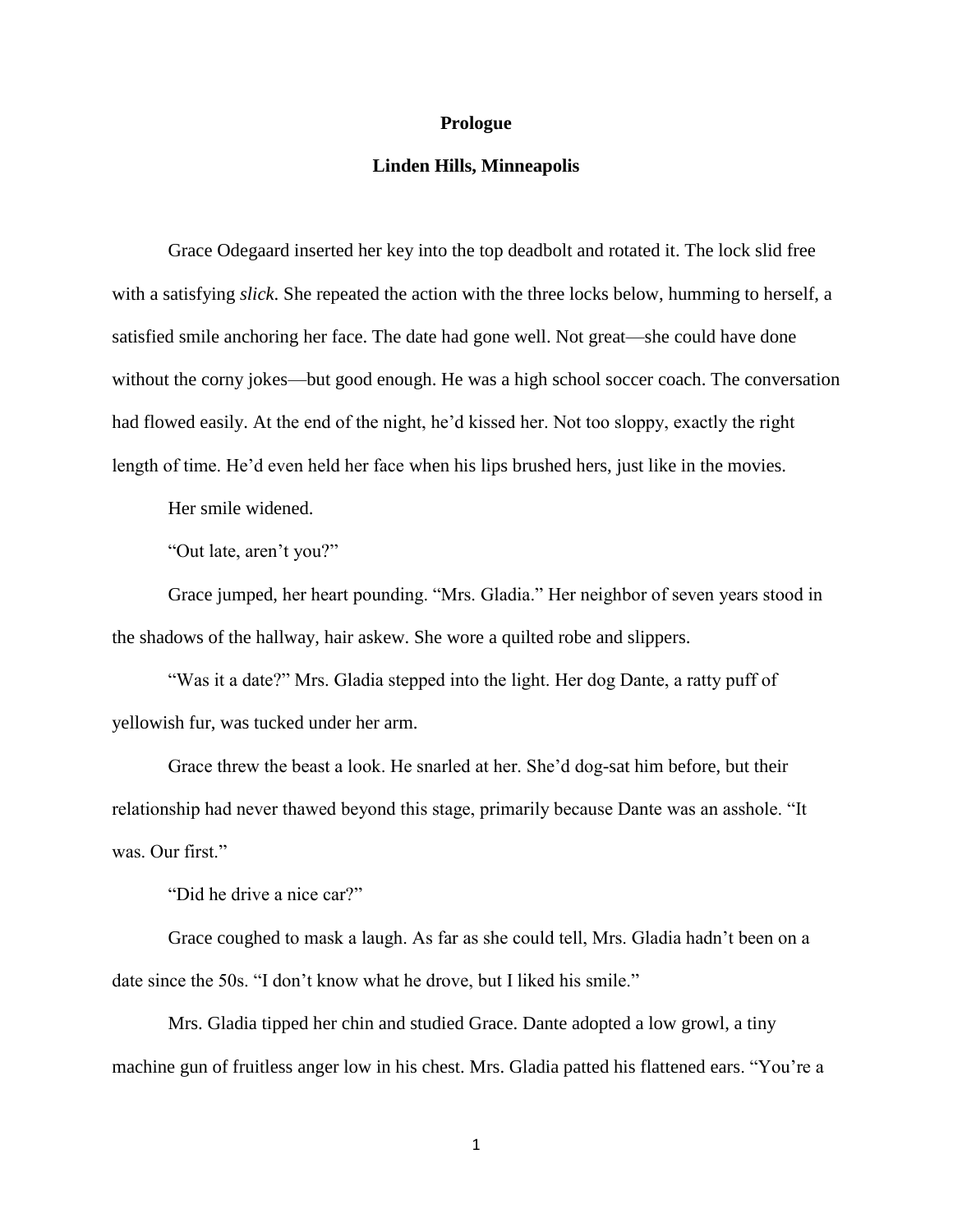good girl, Grace. Make sure to lock your doors. This world isn't safe." She shuffled back into the shadows and down the hall.

Grace waited until Mrs. Gladia entered and locked her apartment before crossing into her own two-bedroom, smiling at the glitter jack-o-lantern cut-outs she'd decorated the door with. Tomorrow was Halloween, and she hoped for trick-or-treaters. She tossed her purse onto a celery-colored recliner and stretched before engaging all four locks. Flicking on the TV for background noise, she kicked off her shoes and padded to the bathroom to remove her make-up and brush her teeth.

"…attacks continue in Syria. The wave of refugees continue to overwhelm the bordering European nations, with upwards of 4 million people fleeing the conflict. Coming up after the break, this year's presidential election is nine days away and has already broken all campaign..."

She hummed as she swiped her eyelids with Vaseline. Forty-nine years old and she was holding up okay, if she did say so herself. Wrinkles around her eyes only when she smiled. She'd been thinking about squirting Botox into those. Her auburn hair had sprouted a few grays which she plucked the second they appeared. Tummy and thighs had bounced back almost immediately after birthing Isabel, the happy product of a one-night-stand, twenty-nine years earlier. She'd kept them tight with yoga and weightlifting ever since.

She wiped the last traces of the day from her face, leaving a beige streak on the plush towel. Bel had tried to talk her into wearing less make-up. Made her look older than she was, her daughter argued. Grace had said she'd think about it.

She hadn't.

She glanced at the king-sized pillow-top calling her name. Bright and early tomorrow, she was scheduled to show a \$2.25 million, French colonial on the north side of Lake of the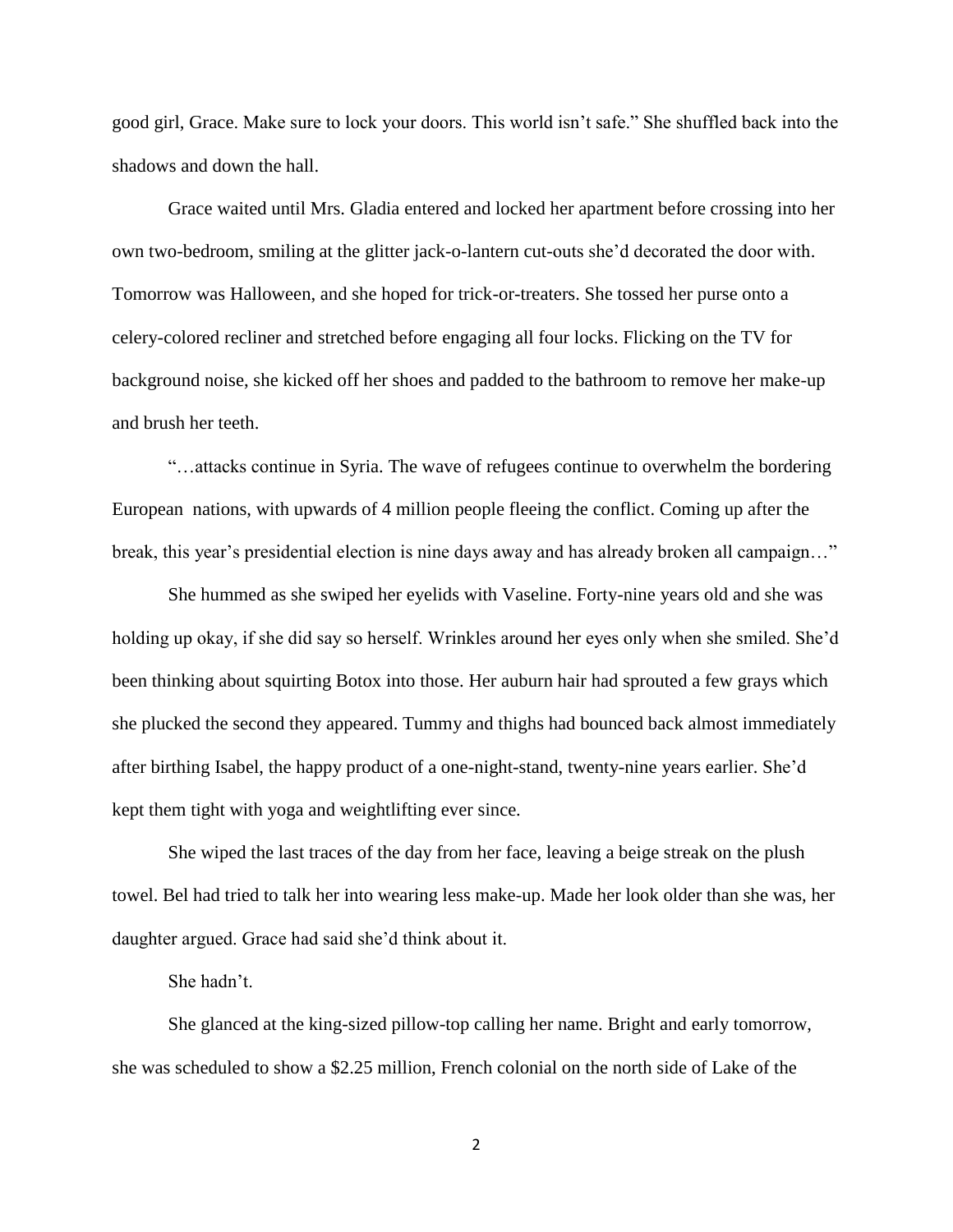Isles. She needed to at least appear perky.

She clicked the "off" button on the TV remote at the exact moment a single knock struck her door.

"Mrs. Gladia? It's late."

No answer.

Grace shrugged. Maybe it had been an echo from the TV. She glided across the living room toward her bedroom.

A second knock sounded.

"Mrs. Gladia? I'm going to bed."

Still no answer.

Grace sighed and made her way to the front door. She undid the top lock, then the second, then the third. She had the fourth deadbolt in hand before it occurred to her to peer through the spyhole. Time had made her lazy.

What she saw on the other side stopped her breath.

She twisted the fourth lock and whipped the door open. "Vee? What's wrong?"

Her friend spilled through the doorway. Vida's lovely silver-and-black hair, normally

styled into a tight bun, was disheveled. Dark bags packed her eyes. She spun and began locking

the door before she was entirely inside the room.

"Have you seen the news?"

Grace stared at the dark television as if it could provide answers. "I just had it on. Why?"

"We need to leave." Vida turned to face Grace. "Now."

"To where?"

Vida didn't answer. She didn't have to. It was etched in the lines of her face.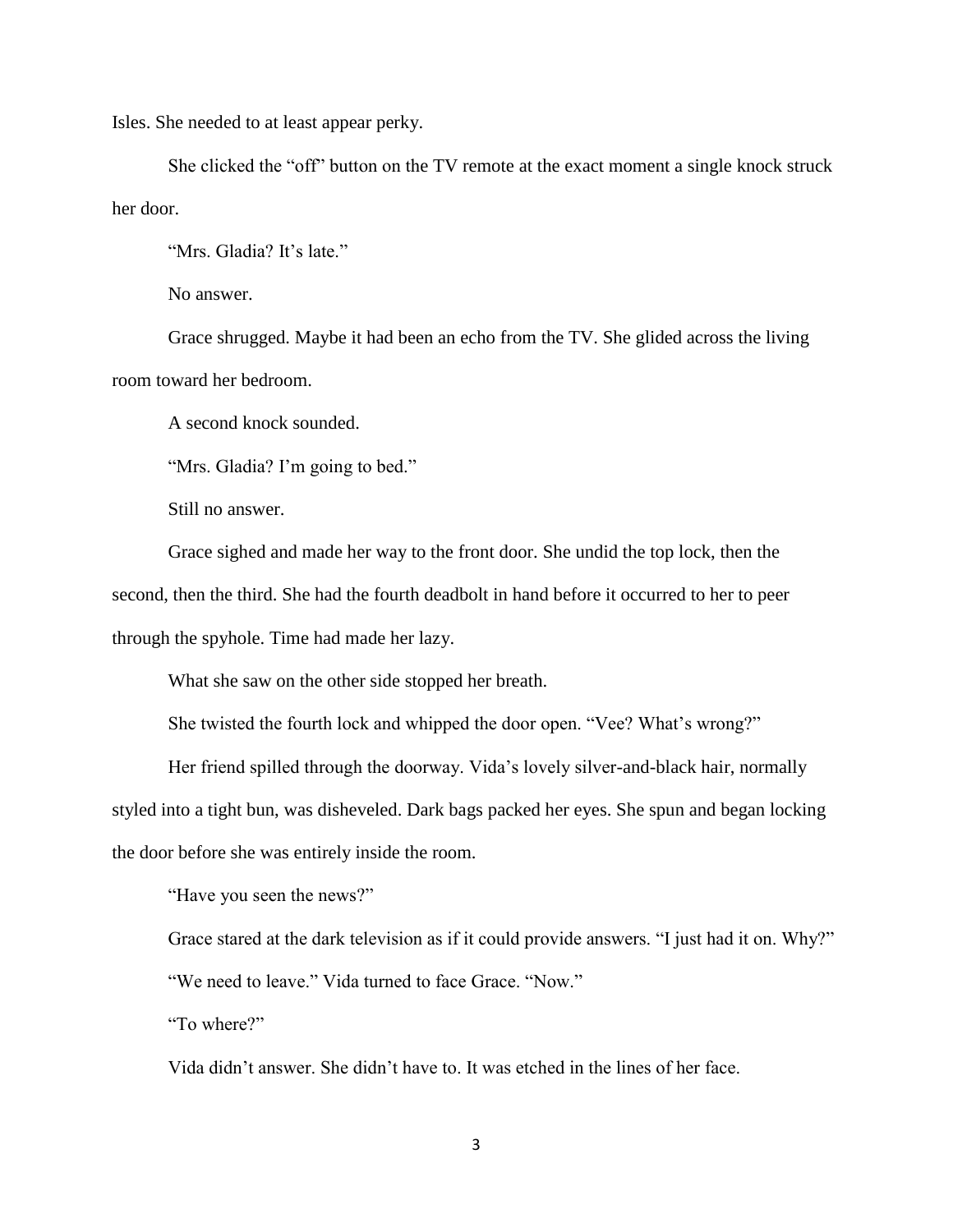Grace's stomach lurched. "It's happened?"

"Another one isn't answering her phone. It's only a matter of time." Vida tucked a loose bit of hair back into her bun and patted the necklace under her shirt, a bauble purchased for her by her daughter a decade ago. Grace wore an identical one, half a pink quartz heart, the word "love" etched in it. Bel and Salem had bought them for their moms, keeping the other half of the hearts for themselves. "We have to tell the girls. In person. The phones aren't safe."

Grace's hand flew to her mouth. "They're not ready," she whispered.

Vida rubbed her eyes. "They're going to have to be. Your suitcase is packed?"

Grace nodded and hurried into her bedroom. She grabbed the duffel from her closet. Of course it was packed. It had been packed since Daniel's murder 14 years earlier.

"You'll bring it?" Vida stood at the bedroom door, her mouth a tight slice.

Grace's eyes swooped to her nightstand, the only piece of furniture she'd demanded in the divorce. Daniel, Vida's husband, had built it for one purpose before he died. Grace knelt, pushed four concealed wooden buttons in a prescribed order, and turned the knob on the front panel. A tiny drawer popped open. It held a single item the size of a quarter.

Vida peered over her shoulder. They both stared at the silver locket. The top loop was strung with a platinum chain, nearly unbreakable. A milky seed pearl dripped off the bottom. The locket's hinge was delicate, microscopic. The inside was smooth except for five letters spelling a single plea: *mercy*.

"Hide it," Vida commanded. "If we lose that, we lose everything. We *all* lose everything."

Grace stood up too quickly, knocking over the table and the lamp it held. The light crashed to the ground, flashing jerky, macabre shadows across the room. Hands shaking, Grace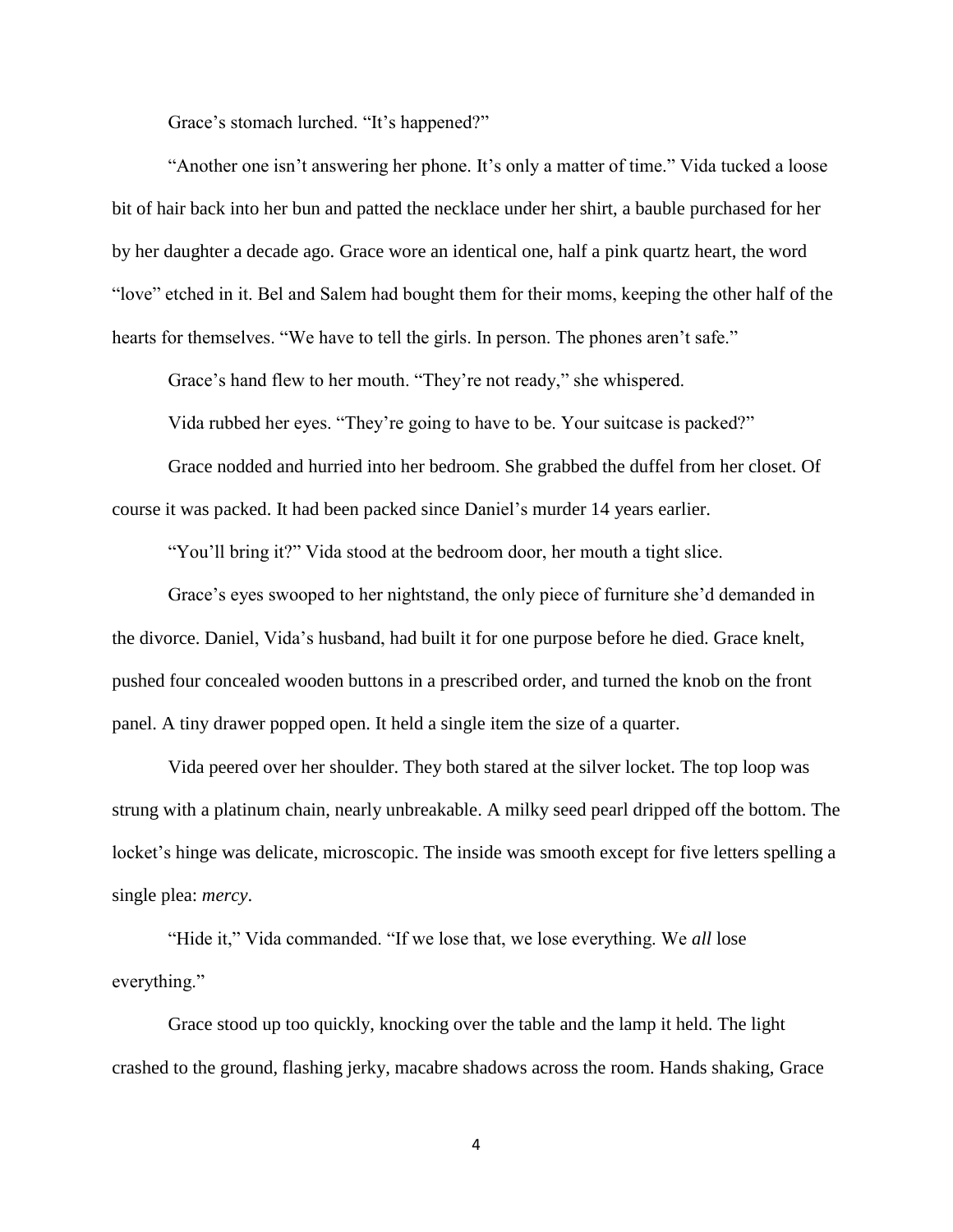righted the lamp and scooped up the locket. It took her three tries to slip it over her neck. She tucked the jewelry under her sweater, next to her half of a rose quartz heart.

"I'm ready."

Vida nodded curtly, but her face was crumbling. She gathered Grace in an embrace. "I'd hoped it would never come to this."

Grace clung to her for a moment. It felt greedy. They pulled apart and darted toward the front door, their breath matched and quick.

For one sweet second, Grace thought of the future. Of making it out of this alive. Of protecting Salem and Bel, more precious to them than their own lives.

But then she spotted it.

The door handle twisting slowly, a snake in a bush.

It took everything within Grace not to whimper.

Vida grabbed Grace's hand, her finger flying to her lips in warning. Eyes pinned to the doorknob, Vida eased her hand into her fall jacket and tugged out a wooden box etched with an *om* symbol, setting it on the TV stand next to her.

Grace smiled bitterly, recognizing the container for what it was: a failsafe should they not escape this apartment. She and Vida exchanged a glance pregnant with regret. Beads of sweat erupted on Grace's top lip. She could taste her own salt as she stared at the door, bracing herself.

The door handle stopped moving, replaced by a loud knocking. "Grace! What is all that racket over there? Me and Dante are trying to sleep."

A hot wave of relief washed over Grace. "It's Mrs. Gladia. My neighbor." She attempted to reassure Vida with a smile, but her mouth was too dry and her lips caught on her teeth. She strode forward to unlock the door.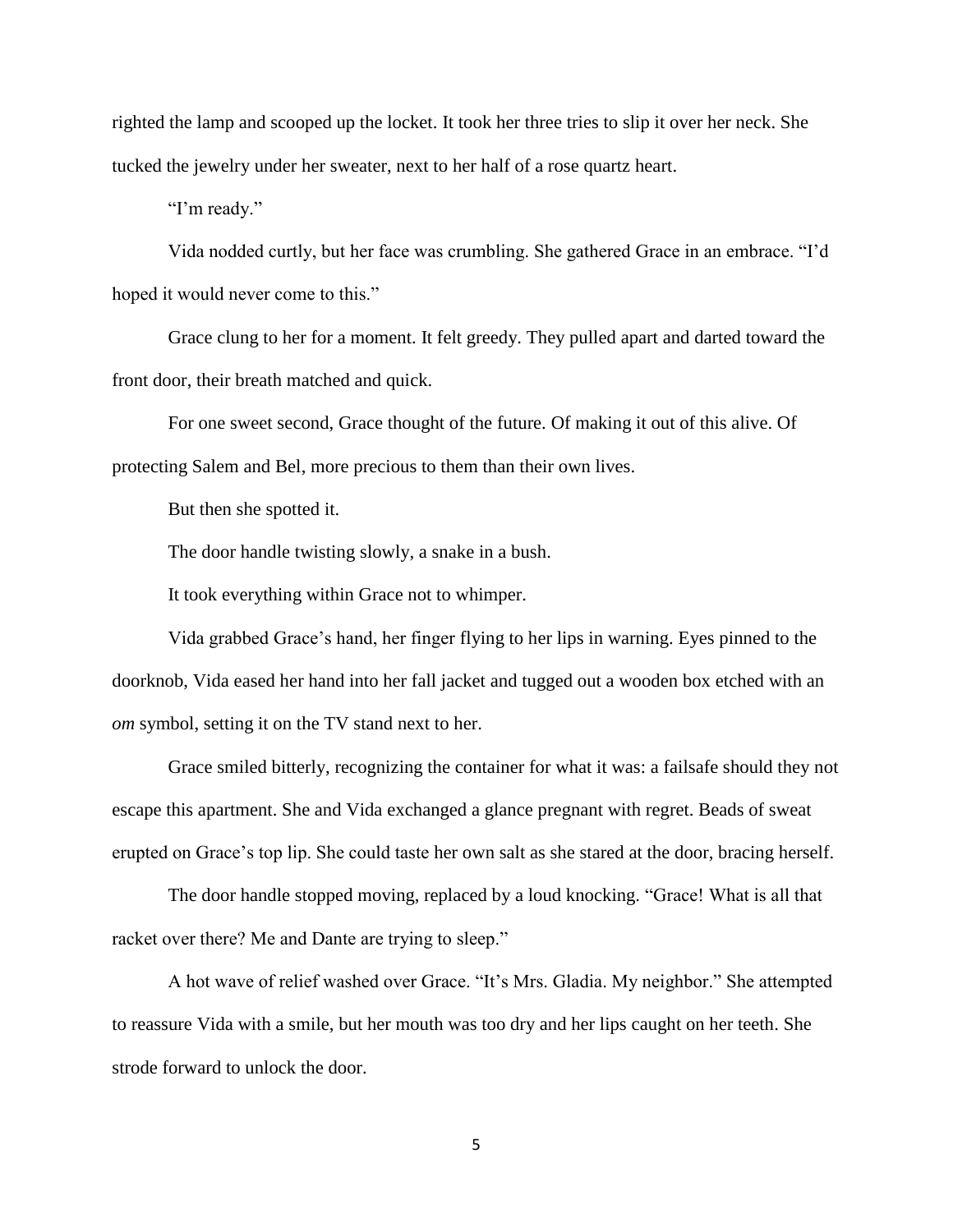Vida tried to hold her back, but Grace brushed her off. "You've met her. The Italian widow from next door? If I don't calm her down, she'll never let us leave. Besides, this door is the only way out."

Grace slid open the first deadbolt.

Then the second.

The third.

The fourth.

The air grew syrupy. The heat of it felt impossibly drowsy.

She inched the door open.

The apartment shadows shifted as the hallway lights slithered in.

Grace's animal brain, her deep instinctual self, screamed at her to run.

She ignored it. She would not lose herself to panic. She would behave normally. That was the only way she and Vida were going to survive this. When your neighbor knocks, you answer.

Only when she landed eyes on Mrs. Gladia on the other side of the door, miserable Dante snarling in the crook of her arm, did she realize she'd been holding her breath. She exhaled in a loud *whoosh*.

Mrs. Gladia was scowling. The sleep-flyaways in her hair made her expression difficult to take seriously. A relieved laugh forced its way out of Grace, but it was shrill, a teakettle giggle. She waved the air as if to erase the sound.

"Sorry, Mrs. Gladia. You remember my friend Vee? We were just going out for a—"

A symphony of tiny pops erupted from the hallway next to Mrs. Gladia, as if a hundred mouse bones were cracking and snapping back into place. Vida's fingertips dug into Grace's shoulder.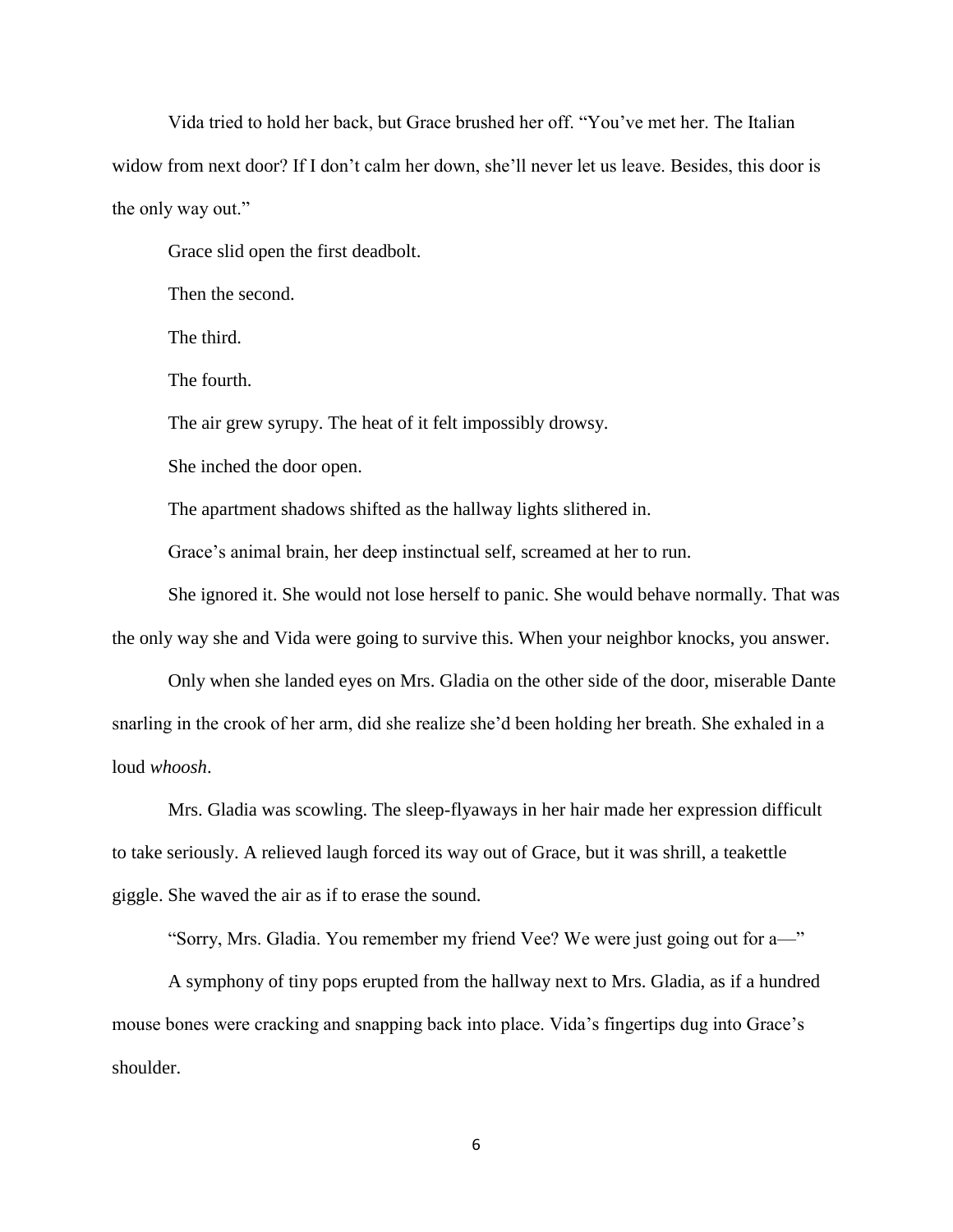What happened next took less than a second.

The blade flashed from the shadows. Dante barked, but it was too late. The knife unzipped Mrs. Gladia's neck, its steel so sharp that for a moment, her flesh was too shocked to bleed. It could only quiver, a deep red jelly.

Mrs. Gladia turned toward the assailant and gargled. A bloody bubble moistened her lips.

The first spurt erupted from her neck, finally, the counter-stroke to her vanishing heartbeat. It sprayed the walls to the right of Grace's door, washed the front of her robe, poured across the floor. She dropped Dante. He began yapping in earnest. She toppled backward like a felled tree.

On the floor above, one door opened, and then another. The muffle of voices drifted down. Dante's barks were waking up the building. He licked at his mistress' blood between yelps, an asshole to the end.

Grace would never know any of this.

Vida had grabbed her at first glint of the wicked steel, ripped the duffel bag from her hand, and shoved her toward the window. She'd yanked it open and leapt onto the fire escape, urging Grace to follow.

Grace had stuck her head out the window. She'd hesitated.

Three stories below, a smattering of people walked in the cool fall air. They weren't moving quite right, ambulating a little too slowly, with a little too much precision, like wellcrafted robots.

Or puppets.

Grace blinked. The people below shifted, walking normally. It must have been a trick of her eyes. It didn't matter. She had only one option, really.